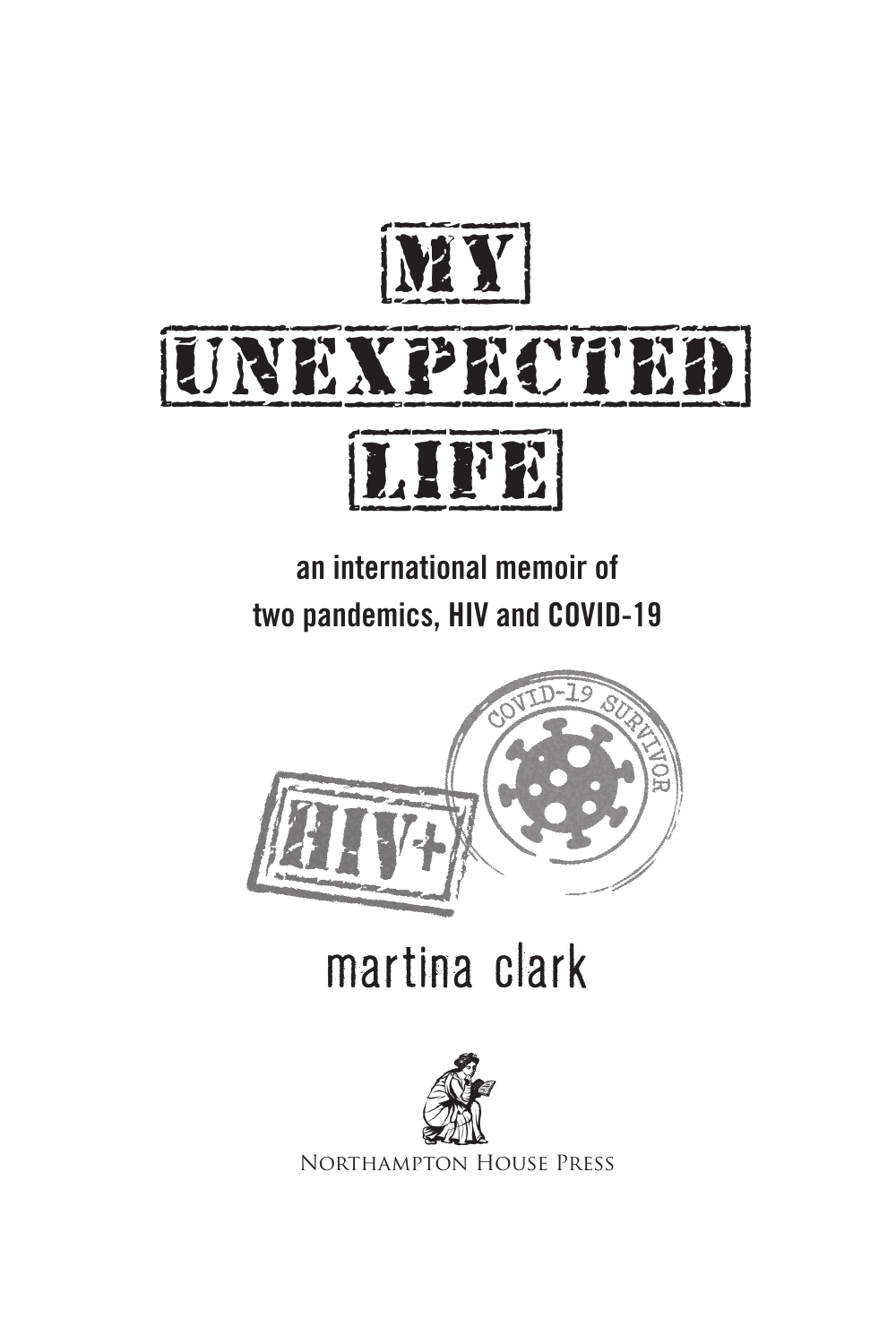#### MY UNEXPECTED LIFE © 2021 Martina Clark

The events in this book reflect the author's recollection. Dialogue has been recreated from the author's memory, and a few names and identifying characteristics have been changed to protect the privacy of those depicted. Nevertheless, it all happened.

All rights reserved, including the right to reproduce this book, or portions thereof, in any form.

Jacket and interior design by Naia Poyer. Jacket photos: world map by Yuri\_B/132 images/Pixabay.com; passport and visa stamps courtesy of author First Northampton House Press edition, 2021, ISBN: 978-1-950668-11-3 Library of Congress Control Number: 2021908580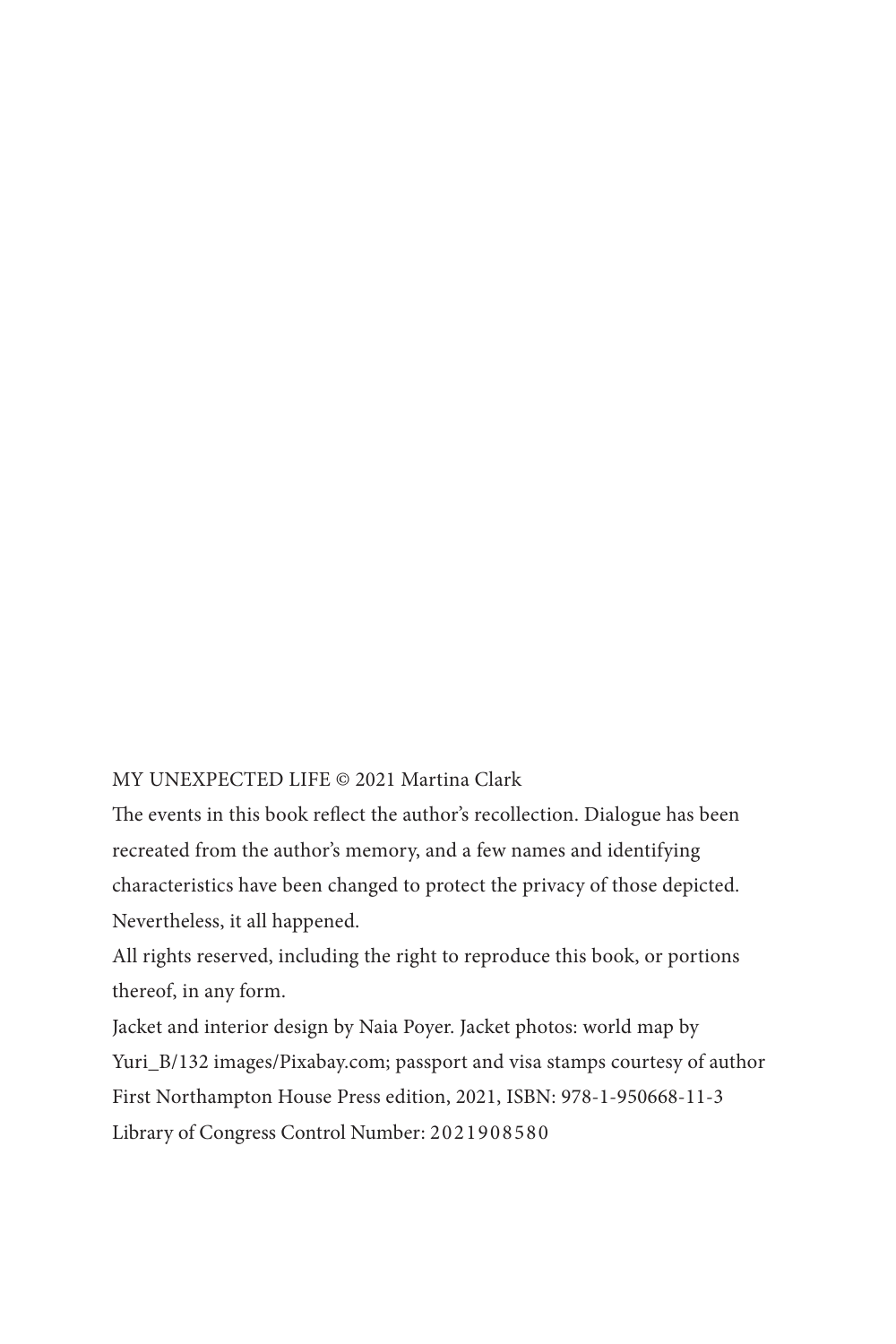*"If you think you are too small to make a di*!*erence, try sleeping with a mosquito."*

—Dalai Lama XIV

"If you can't find somethin' to live for, *you best find somethin' to die for."* 

—Afeni Shakur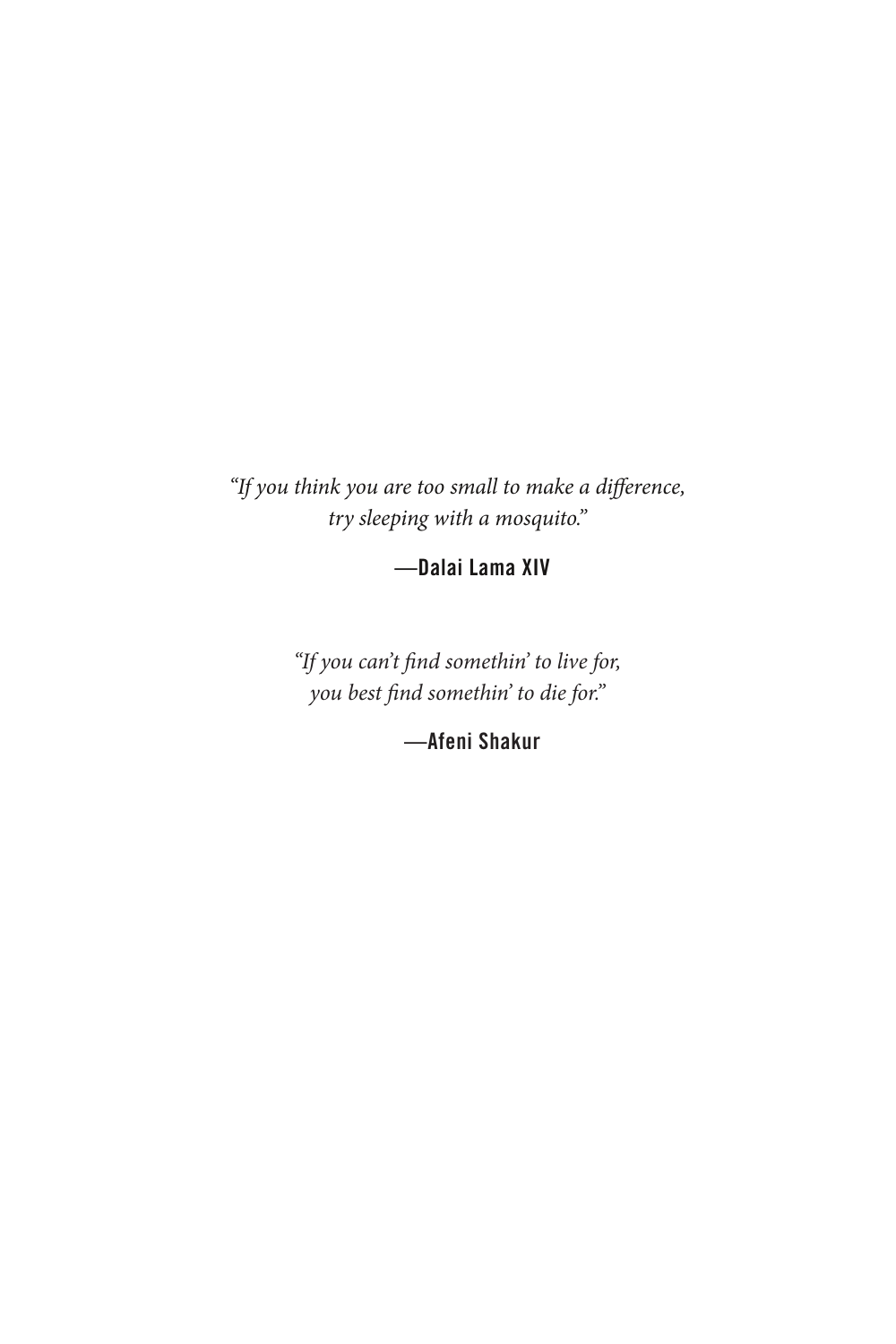Rebecca also attended, as did a handful of other positive women I'd met through WORLD. I wasn't sure what I expected to find when I landed in Acapulco. I was just glad to be traveling again, and open to whatever might lie ahead.

How naïve I was.

## A Kidnapping in Mexico

Acapulco, Mexico, 1993

Mexico: North America Population: 127.6 million Capital: Mexico City

Trying to drown out the shouting of conference attendees below and quiet my overwhelmed mind, I sat in the path of the daylight flooding my hotel room window for a long moment, my feet still on the adobe tile. The air conditioning was on high, but the warmth of the Acapulco sun felt like a much-needed hug. When I'd first been told I'd tested positive, I hadn't thought I'd live long enough to watch Oprah the next afternoon. Yet here I was, almost a year and a half later, at an international conference for people living with HIV.

Shy by nature (although I fake confidence), I was hesitant to go out and face the sea of angry activists outside my room. Some still looked and sounded healthy. Others appeared closer to death than anyone under eighty ever should. The stale stench of illness hung in the air amid the sweaty Act Up T-shirts, and the slap of flip-flops around the pool became our soundtrack. Punctuated now and then by shrieks of, "Oh my God! You're here! You're still alive!" or "Come here, princess, you look faaabulous!" Which might be said to a muscular six-foot-tall man.

These warriors were unlike the HIV-people I'd met so far. They were very pissed off. Not simply disenfranchised or disappointed or frustrated,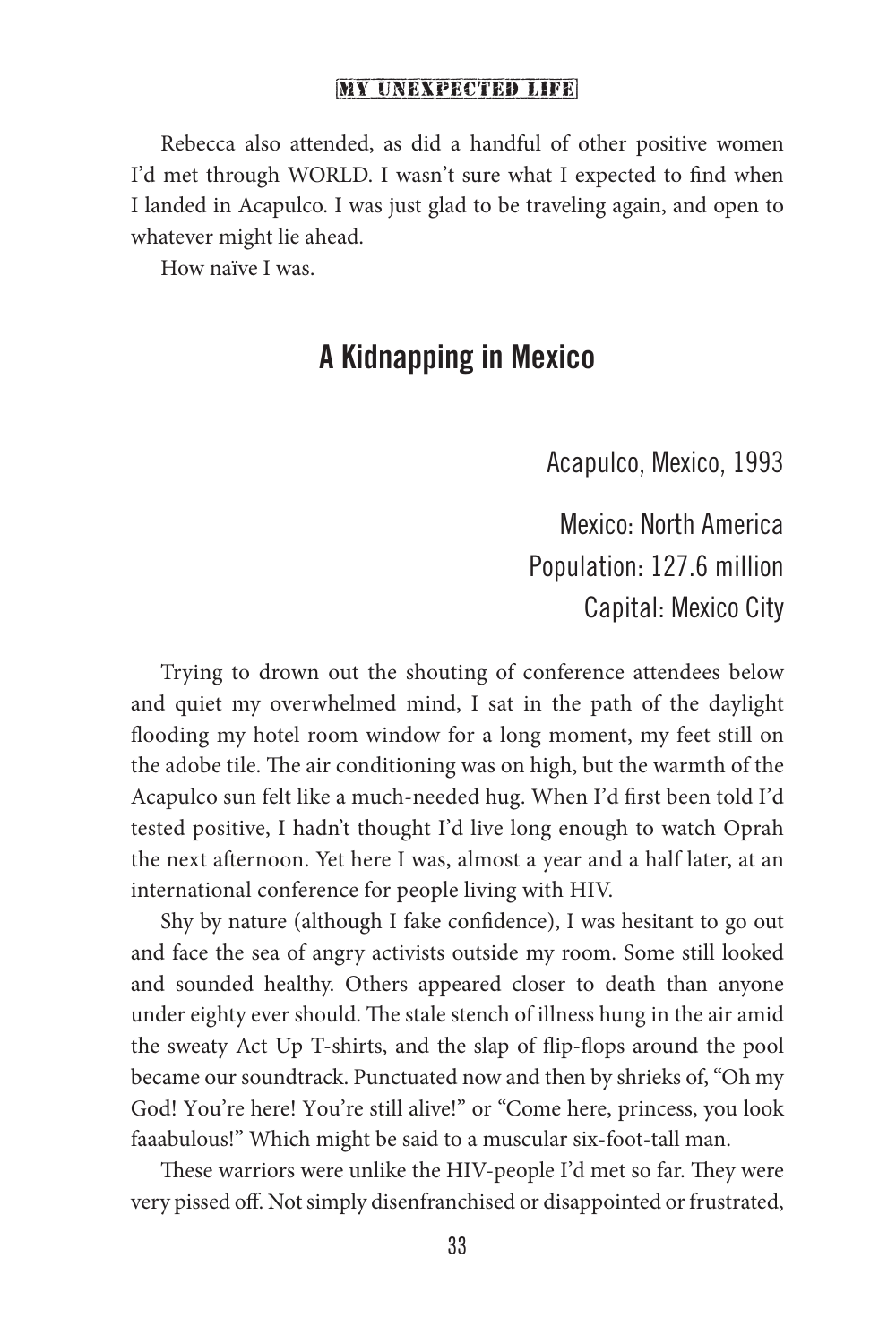or even like the perky ones determined to make their remaining years happy. These people felt the world owed them, and as I listened, I tended to agree. They were advocating for themselves and our global community in order to live. For access to better health care, affordable treatment and, perhaps most importantly, for their dignity to be acknowledged and the stigma and discrimination to end. Their activism went beyond the stereotypical marches, memorials, or campaigns. They were demanding a seat at the table alongside the decision makers. They wanted representation on local, national, and international advisory boards of pharmaceutical companies, medical networks, and governmental bodies, including the United Nations.

"You know, Mike Merson's going to be here," one lanky guy with spiky red hair said from across the breakfast table.

"Uh-huh." I nibbled some salty bacon and noted the slogan on his T-shirt: *SILENCE = DEATH.*

"You know who that is, right?"

"Um. No, not really," I said, looking back up into watery green eyes, like olives floating in gin.

"Girlfriend! Where have you been?" he yelped. "He's the head of GPA—you know, the Global Programme on AIDS at the WHO?"

I shrugged.

"Sorry, World Health Organization." He pronounced each word from the acronyms slowly, as if I had a hearing impairment.

"Of course," I said, pretending I'd known all along. "So is he going to speak or something?"

"Yeah, he's going to speak, all right. And so are we! We have some serious things to say to him, like, 'How dare you bureaucrats and doctors play with our lives, you arrogant prick?'"

"I see. Well, I'm sure that's going to be quite a session!"

I sat there imagining what I assumed to be a distinguished-looking doctor having it out with angry people fired up with more passion than their immune system could contain. I couldn't see how it would end well for these hard-core activists, but kept my mouth shut.

I was intimidated by their knowledge. Not only of the illness but also the history of the epidemic, and the workings of the bureaucracies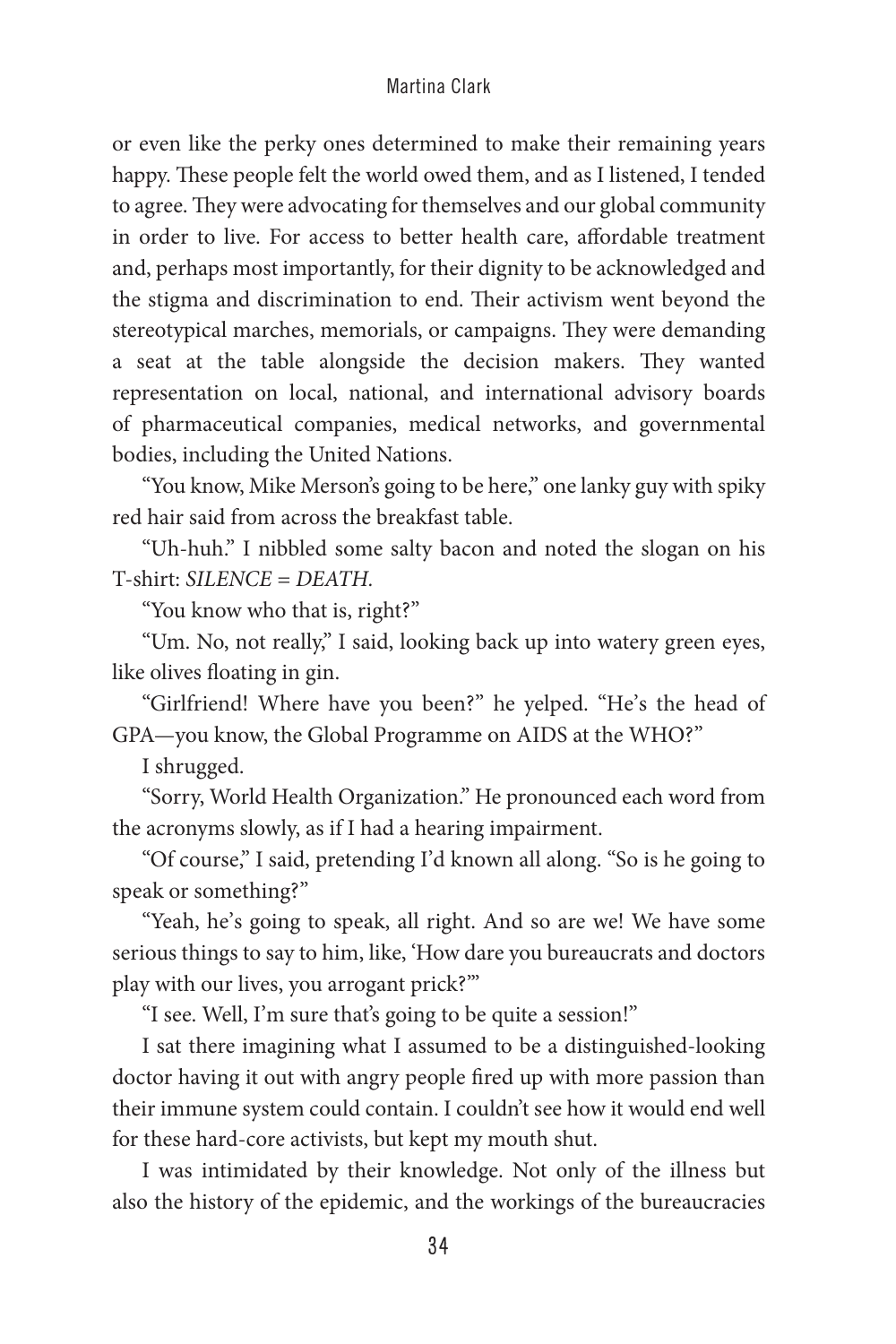guiding, or neglecting, the responses. I'd begun to educate myself, but hearing them discuss macrophages as eloquently as they dissected Big Pharma profit margins, I felt out of my depth.

Giving in to my survival tactic of silent watchfulness, I felt very much an outsider at the opening of this conference. What kind of nonstop chaos had I fallen into? I wanted to learn more about HIV, but mostly to know more about these people who wanted direct input into the decisions shaping their futures. Our futures.

My future.

Mothers, for example, wanted research trials to provide childcare so they could participate. The scientists apparently hadn't thought of that, and as a result, few women were enrolling in studies. So how could we be sure medications being tested on men would even work for half the population? I had so much to learn.

The fiercest activist I'd met so far was Bellona, who, like me, was a small, blue-eyed blonde. Five years younger, she not only spoke publicly about living with HIV, but was also candid about being a lesbian—not an easy label to wear in her rural Midwestern hometown. She'd been fighting like hell since having been infected in her early teens. Her mother's boyfriend had raped her, and that was a burning rage she'd never extinguish. But she also told me funny stories, which drew me to her gentler side. My favorite was about when she'd gone to her first support group and found herself surrounded by gay men. They listened, hugged her, and offered reassuring words. And, at the end of the night, one took her in his arms and said, "Bellona, darling, it's all going to be okay. Really, it is. Just don't *ever* wear that belt with those shoes again!"

She was already more involved and knowledgeable than I was and could help guide me through the madness. She'd been to one of the first world conferences, in Amsterdam, when the networks of people with HIV began to form. She knew many of the individuals and had trenchant opinions on them all. Her biting humor was a balm in the blistering rage that surrounded us.

At first, I'd wanted to go to the conference primarily for the opportunity to travel again. By 1993, scores of countries around the globe had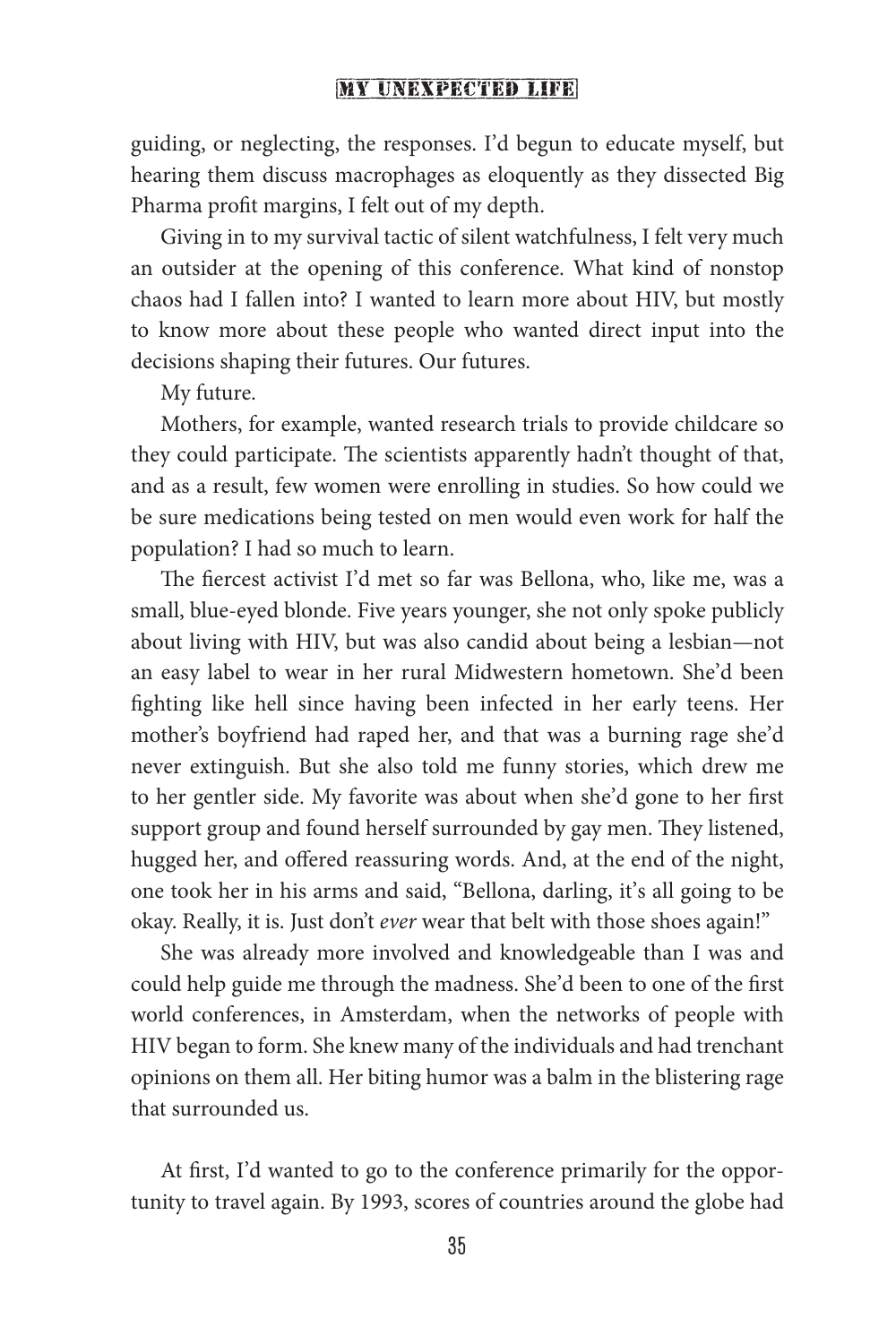imposed travel restrictions for people living with the virus (even today, many still do). In order to visit one, a test was required; if it was positive, the visa was denied. If the rules were somehow skirted but officials found related meds in your luggage, you'd be packed home on the next flight and blacklisted forever. This despite the fact that the HIV-1 retrovirus already exists in every country and continent. It is not airborne, it does not live long exposed to air, and it is extremely fragile. It's actually not that easily transmitted. It requires intimate contact with infected bodily fluids.

In short, such restrictions do nothing to stop the spread and everything to increase the stigma against positive individuals. As such, traveling again was a privilege, and I appreciated it that much more. Mexico was selected for the conference because it did not impose such restrictions. This trip was a glimmer of hope: maybe I could have a mostly normal life. My passport was my most prized possession. I still hoped I'd be able to use it frequently.

Also, I was eager to meet people with HIV from other countries, to see if their experiences were the same. Even as a child, I'd always been drawn to the new kid in school. If they came from another country, I felt I'd hit the jackpot. Though long since lost, one of my favorite childhood possessions was a handmade valentine from an Iranian boy whose family had escaped the revolution in the early 1970s. He'd written my name in Farsi with the script I'd later recognize as Arabic. I'd never seen my name written in another alphabet, much less cut out of red construction paper and pasted onto a blue background. I used to trace my fingers over this magical-looking depiction of my name so often, the edges became worn like those in a favorite book of poems. How a boy my age could know so many different things from a world so far from mine fascinated me. What he knew, of course was his own language, script, and culture, but I was too young to grasp that. My curiosity about the world beyond my hometown was piqued and has yet to subside.

The quiet Persian in grade school had been gentle and mysterious. But many of the participants at this conference scared the bejesus out of me. Some were so militant in their demands I found them off-putting. Like a diner straining to hear the daily specials in a crowded restaurant,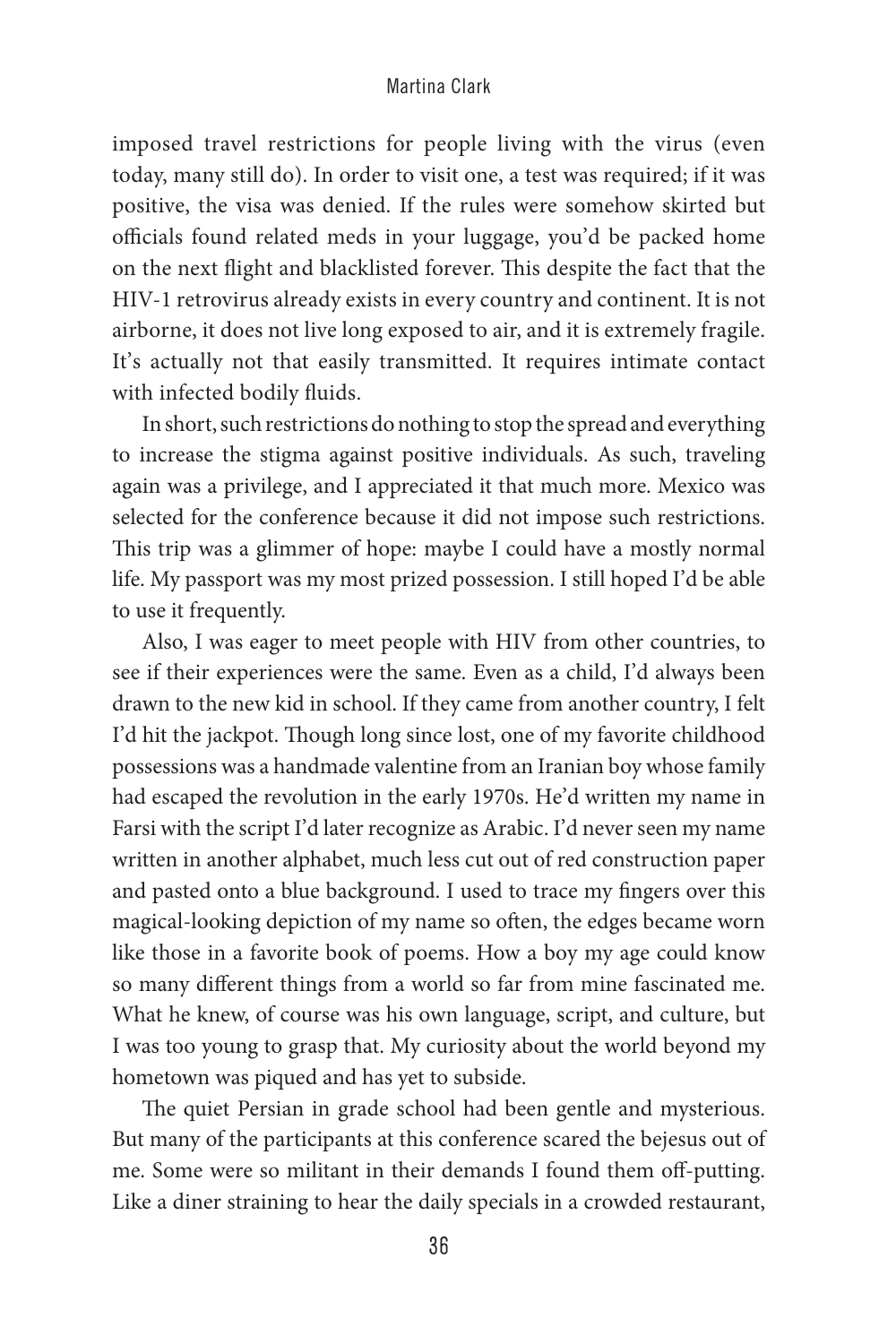I tried to decipher the messages swirling around me, picking out a voice here and there to lock on to. Mostly, though, there rose a wall of vocalized irritation that I didn't have a way to make sense of.

Others seemed passionate in a way I could relate to though, because their fire stemmed from a place of hope—a desire to change things, rather than simply rage and accuse. They were *doers* and *fixers*. I tried to get closer, to absorb a dose of that strength. They sat quietly together in small groups, working on documents to circulate. Or drafting press releases. Or simply strategizing ways to make our collective voice clearer, so those who most needed to listen might actually be able to hear us.

The newer ones among us were lost, trying to navigate this new world of international activism. For me, that meant learning a new vocabulary. Acronyms were darting around like sandflies at the beach. GNP+. WHO. GPA. ICW. USAID. ICASO, CDC. ICASO, Picasso, Mi Casa, Su Casa. What the hell?

Many of those acronyms didn't sink in, but I discovered four were key. The first was the WHO—the World Health Organization—part of the United Nations, which, at that time, coordinated the response to AIDS. The second was the program within the WHO called GPA, or the Global Programme on AIDS.

WHO and GPA were easy enough to remember mostly because the activists had cast them as the enemy, the high and mighty medicos who would figure this all out *for* us rather that *with* us. And, though it looked like the WHO was about to reorganize and create a different program, which would certainly yield yet another acronym, I held on to those two abbreviations.

The other essential acronyms pertained to two international networks of people living with HIV who were trying to galvanize a collective voice, to build a stronger lobby to influence folks at the WHO. This conference had been organized by one of them: the GNP+: The Global Network of People Living with HIV. Acronym three. The other was the ICW, or International Community of Women Living with HIV. Acronym four. Like the GNP+ but exclusively for women. GNP+ and ICW worked together, and one of their goals in Mexico was to elect a new board of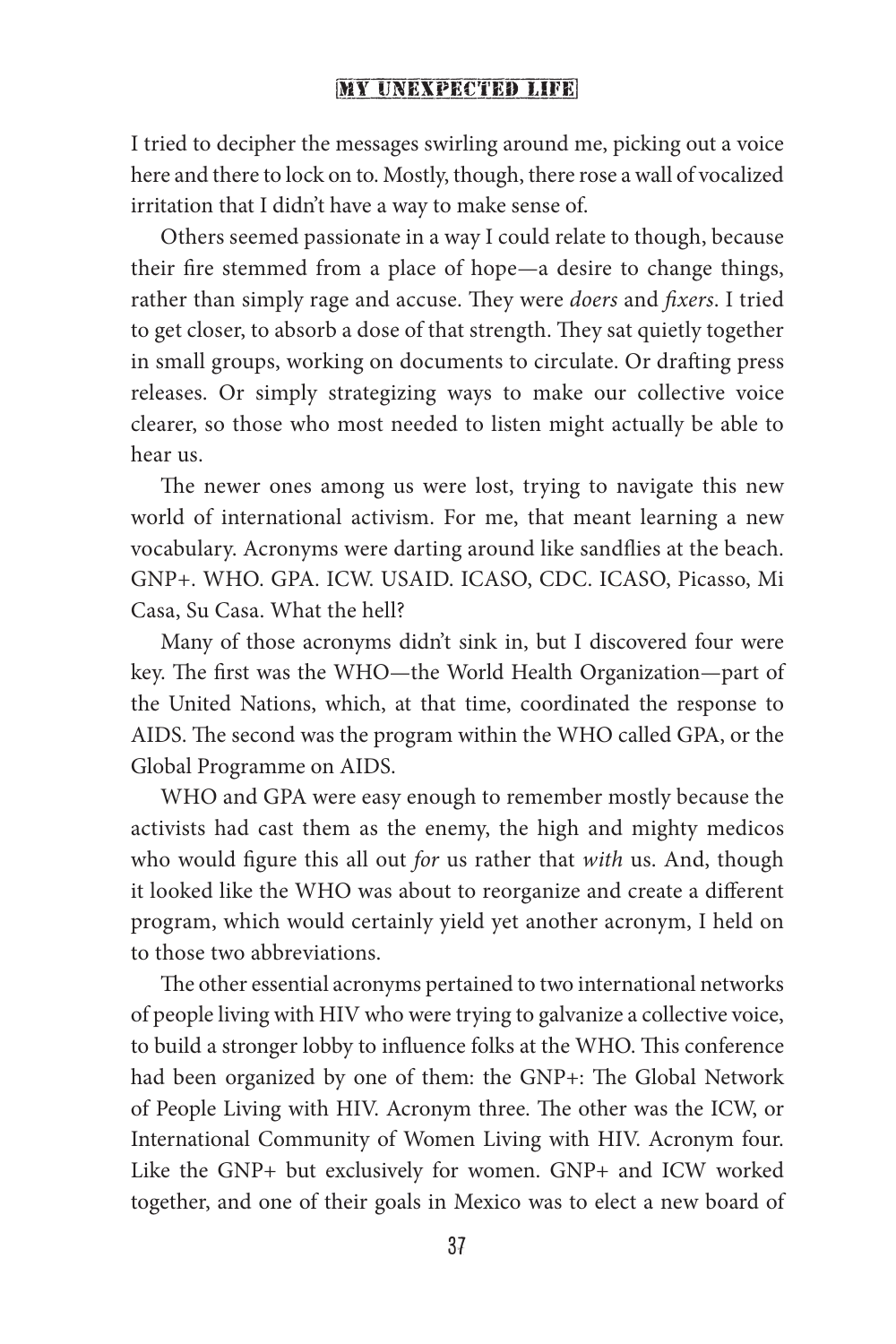directors for each network and move the agenda forward in concrete ways to match the pandemic's rapid evolution.

They didn't want to merely write letters to the WHO. They wanted to ensure that the voices of positive people were given equal weight with the opinions of the scientists, doctors, and politicians who ran the international response. These individuals had gathered from around the globe to discuss our plight and plan for a less marginalized, longer, healthier future. Before we left Mexico, two people from each region of the world were to be selected to serve on the board of the GNP+. This was not your rich uncle's corporate board where people got paid to meet and greet. The appointment came without a salary (though some expenses might be covered if you were lucky). Members would become one of the global faces of HIV. While it was an honor to serve, these roles would entail personal and financial cost. Once a person went public with their status, anonymity could never be retrieved.

Between the many buffets of tame and tasteless food, there were how-to workshops on advocating for our needs, understanding treatment options (few though they were at the time), managing your doctor, and so on. There were support groups for women, for men, for parents, and even support groups for support groups! I heard speakers and attended panels. More interesting, however, were the stories in the hallways.

One day, in the shallow end of the swimming pool, a woman from Zimbabwe told a small gathering of female attendees about her travels from Africa to Mexico. She'd been questioned repeatedly by immigration officers across two continents, about why she was traveling. And thus, publicly humiliated at every turn. These government officials always made a showy affair of wrapping her luggage in industrialstrength trash bags so it would not "contaminate" other suitcases. She was assigned seats at the back of the planes on long-haul flights and told to stay there. To not get up to stretch her legs or to use the restroom. To not even ask for a blanket or pillow. Over the course of two days, she flew from Zimbabwe to South Africa to Brazil and then on to Mexico. She was treated like a leper, and she took it, because she was determined to speak her mind here.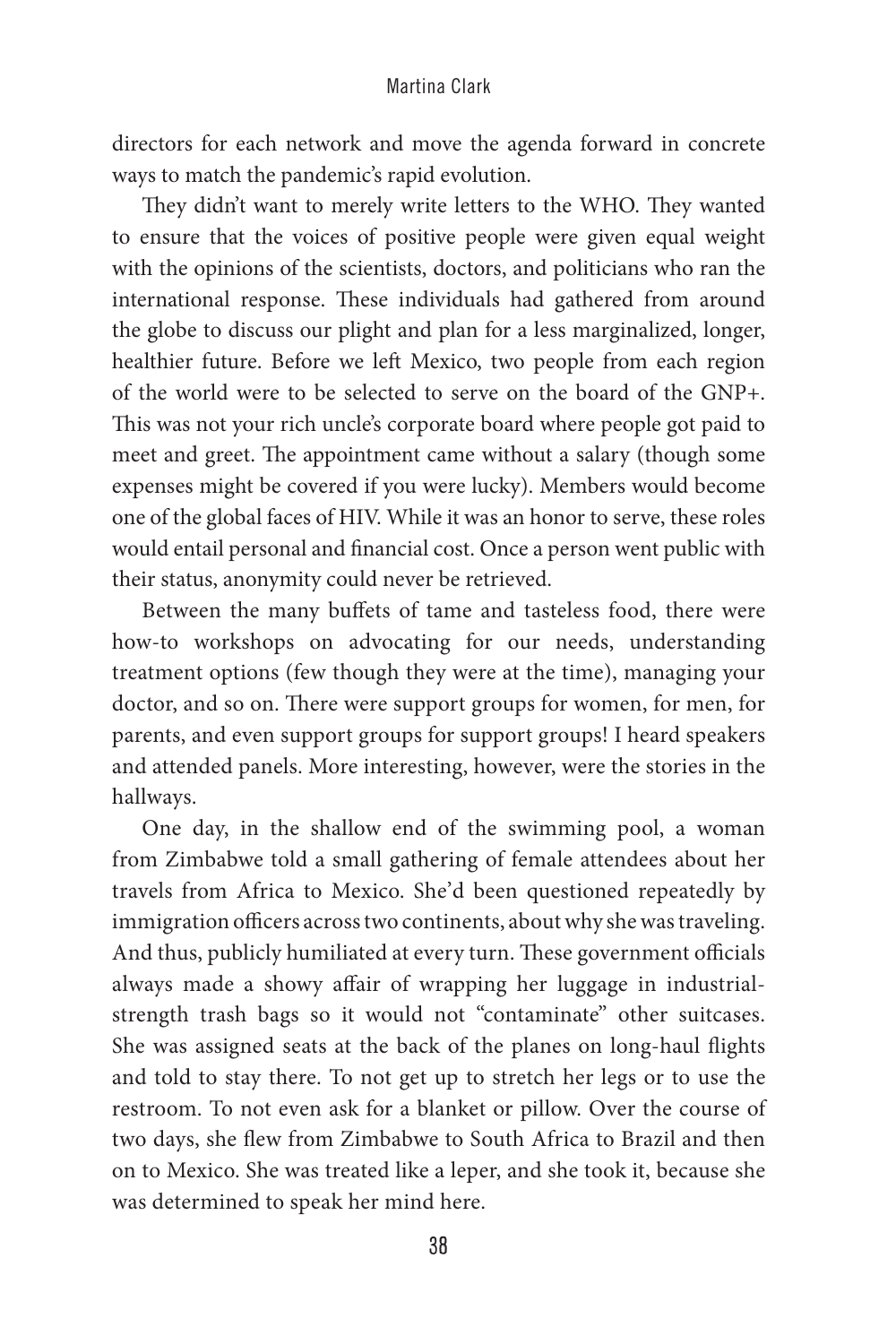A handful of women—one from Germany, another from Mexico, a few from various countries in Africa—told us they'd recently had babies who without medical intervention, miraculously, were not born HIV positive. Some of the Africans said that *not* breastfeeding—which was recommended—was simply not an option. Where they lived, a woman who didn't was already an outcast. So they could never risk drawing attention to themselves and their babies by raising suspicions as to why they weren't nursing.

Of course, that was only one issue for those living in developing nations. There was also having to haul water in rural areas and then boil it, which required a stove, which not everyone had. I learned that many of the early medications (none of which I'd had to take) required refrigeration. Again, a huge problem, because not everyone has access to reliable electricity.

I'd already traveled a fair bit before my diagnosis. But never in order to learn the reality for someone dealing with such issues, so these stories were illustrative of life beyond my privileges. I'd never gone hungry or been unable to afford a safe, warm place to live. These issues, and more, compounded and accelerated the fatality rates in developing nations. There was so much I'd been taking for granted.

Another impressive speaker was one of the first women diagnosed in the United Kingdom (U.K.). Kate had co-founded the first women's group there, Positively Women. Later she helped start the International Community of Women Living with HIV (ICW), the sister organization to the GNP+. She'd been diagnosed nearly a decade earlier and I was astonished she'd survived so long. She was a striking beauty. Half Indian, half English, her enormous blue eyes were set against olive skin and black hair. I may have had a girl crush on her, but I certainly developed an activist crush.

One night she came out to the edge of the pool, where a bunch of us were lounging. Eyes bloodshot, slurring her words, smoking and waving a glass of liquor in her hands, she made her way toward us. "Thaaas it," she said, "Can't do this… anymore."

"Why? What happened? What are you talking about?" we asked, pulling our feet from the pool, or rising from our lounge chairs to form a circle around her.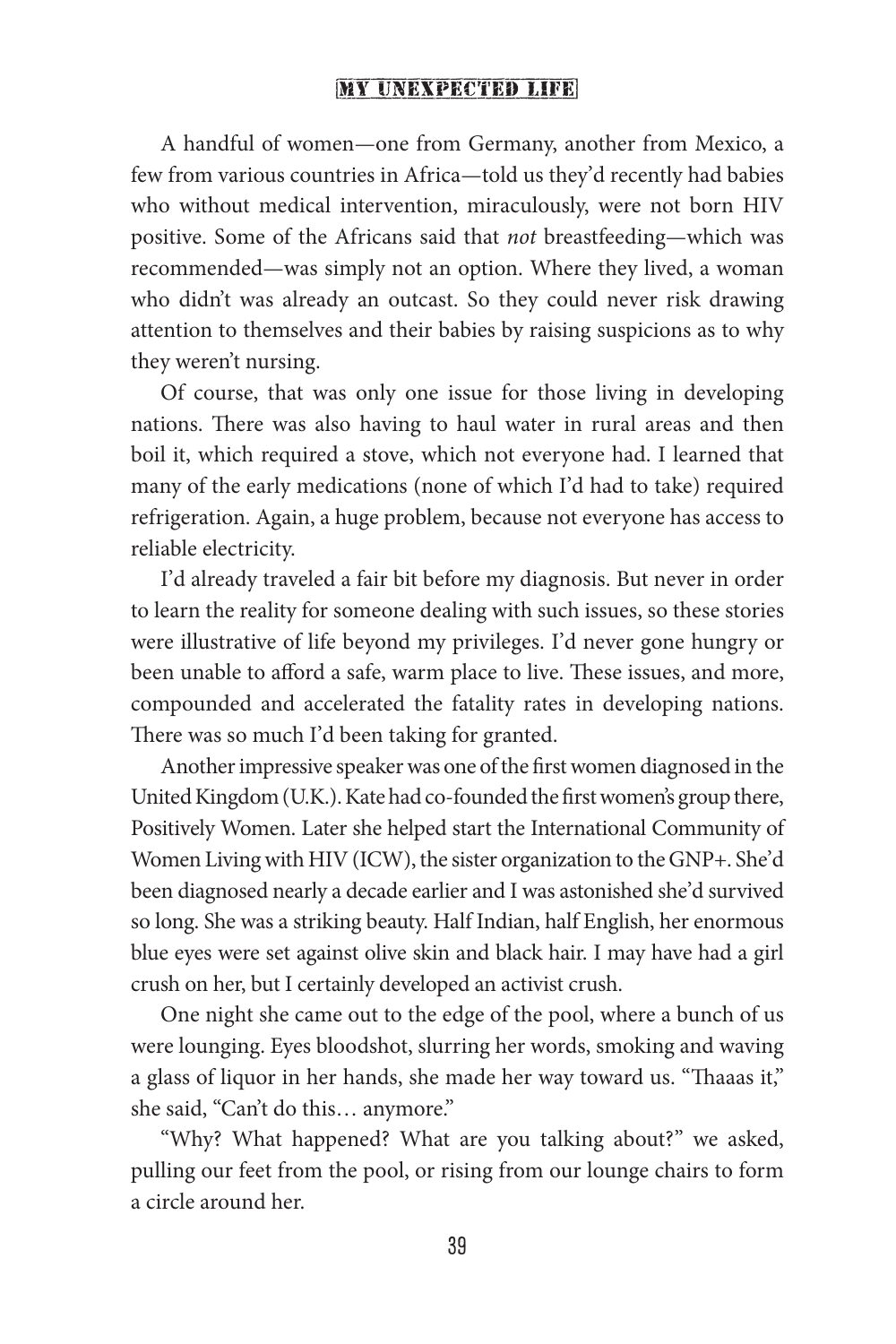"The lasssss one died. The lasss woman I started Positively Women with... has died. Sss no one left. I jusss don' have it in me... to continue."

I watched her swollen eyes spill over with tears and feared she might collapse right there on the patio. She looked broken, exhausted. So frail and tiny. I wondered if I'd ever see her again.

I knew why she was crying in that particular moment. But it also started to sink in that many of these people were angry not just because of the issues, but because they were tired. Tired of their friends dying. Tired of being told no. Tired of being rejected. Tired of fighting for their lives.

As I watched Kate slump in exhaustion, I felt my thinking shift. Maybe I could play a role. Maybe I belonged in this movement as well. If I could work with people like her on concrete issues, perhaps we could help make life better for women in our situation—at least for future generations, if not for ourselves.

Between these hallway and poolside discussions, I managed to attend a few of the actual conference sessions. Unfortunately, I remember little of what was said. Dr. Michael Merson, director of the WHO Global Program on AIDS, a nondescript man in his fifties, made his speech, and not a word sank in. My brain was on overload. Most of what he said floated away like passing clouds.

What I do remember clearly was the day a near-riot broke out during one of the plenaries. The group had been discussing, in English, the financial state of the GNP+ and the fact it was in debt. The Spanish language translators had not quite caught the gist of the conversation, however, and were relaying a discussion of "*la muerta*" of the organization and its members.

One of the Spanish-speaking delegates stood, removed his headphones and in broken English demanded, "Stop speaking of our precious lives as if we were mere statistics. We are here. We are alive this day. Stop to disrespect our humanity! *Por favor*."

Startled glances flew around the room like a game of laser tag, each of us looking for someone who might calm the insulted man. Pairs of heads leaned together. Soon, giggles erupted as we realized the translators had confused *debt* with *death*, sending us all into an unintended tizzy. Calm was restored, and the drone of speakers resumed.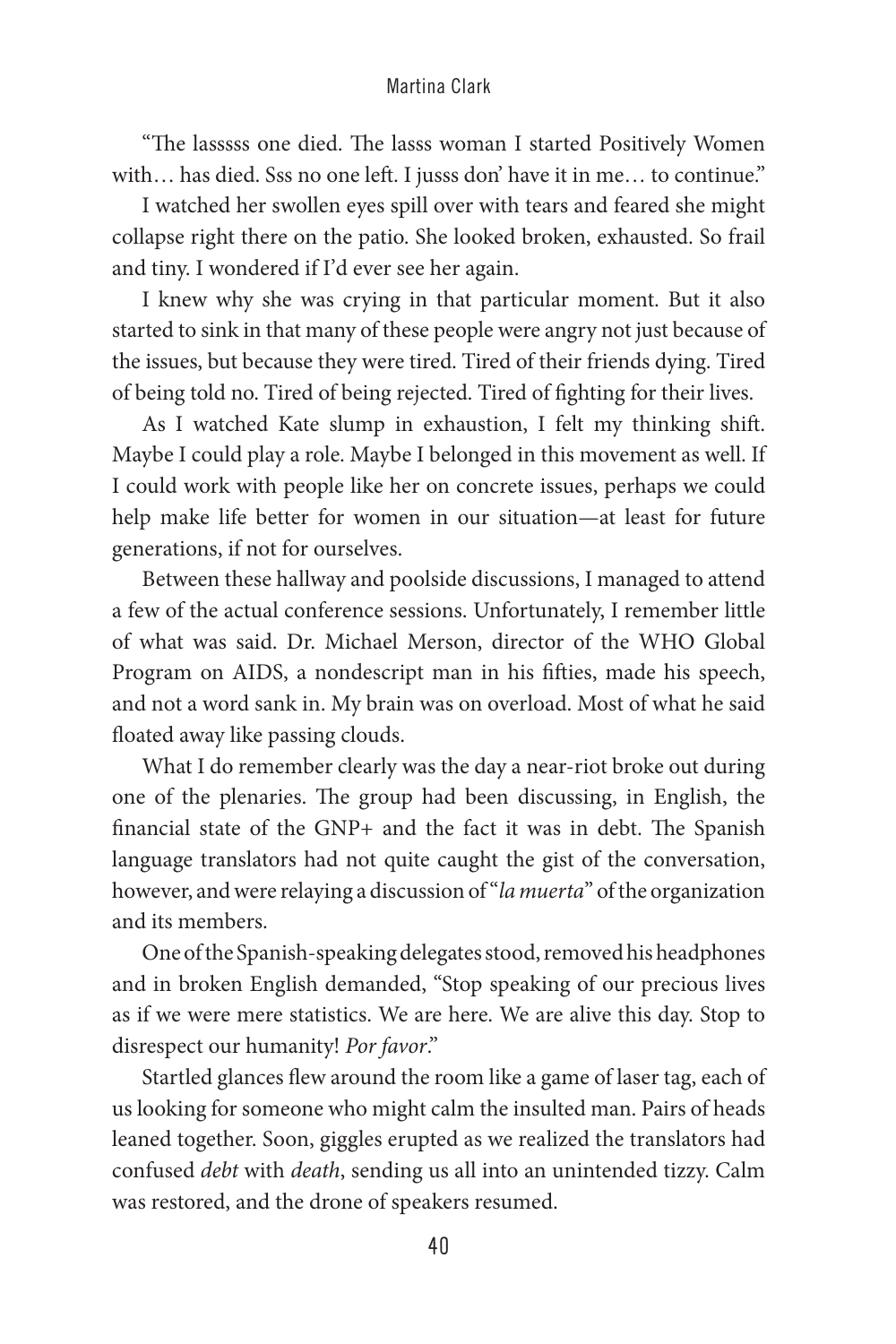On the last night, we held a Miss GNP+ contest. Most of the contestants were guys in drag. I lent my favorite black leather belt to one to secure his toga—ultimately the winning costume—only to watch him take a celebratory leap into the pool. My belt was ruined. Oh, well. At least I helped him win. I was already beginning to collaborate and, to my surprise, having fun in the process.

The music for this closing event was DJ'd by Yolanda, a wry woman from Trinidad. I heard Caribbean carnival music for the first time. "The Ballad of Hulsie X" and another called "Tayee Ayee" that employed beats I'd never heard before. Calypso. Soca. Steel pan. No wonder these grinding rhythms propel the famous carnival spirit and parades of Trinidad and Tobago. I couldn't keep my hips still. We danced into the night and celebrated our lives, crazy and challenged though they were.

Meanwhile, unbeknownst to me, another event was occurring nearby that would go down as one of the wackiest on the timeline of AIDS activism.

From our poolside vantage point, the tops of heads could be seen through a window in a suite overlooking the pool area where we were dancing. There, several of the more militant activists had skipped the party to waylay Dr. Merson. As the man in charge of the global response to the pandemic, he had disappointed the more seasoned activists. They felt he owed our community a fuller explanation of his intentions. There were rumors that a new United Nations (UN) entity was being set up to replace his program, and these activists wanted to make sure people with HIV would be involved from the outset. Not as puppets in a tokenistic way, but as respected decision makers in our own right.

Merson's hotel room was blocked at the door by the very people he was tasked to help. They canceled his taxi and told the airline he'd miss his flight. His luggage stood outside his room untouched, until eventually he retrieved it under the watchful eye of a man wearing that same *Silence*  = Death tee. Lights from his room stayed lit long after the party outside wound down as the activists and the bureaucrat deliberated. The sky turned lavender shades of sunrise, then rose overhead, and eventually sank down again for the evening. But Merson listened. He vowed to take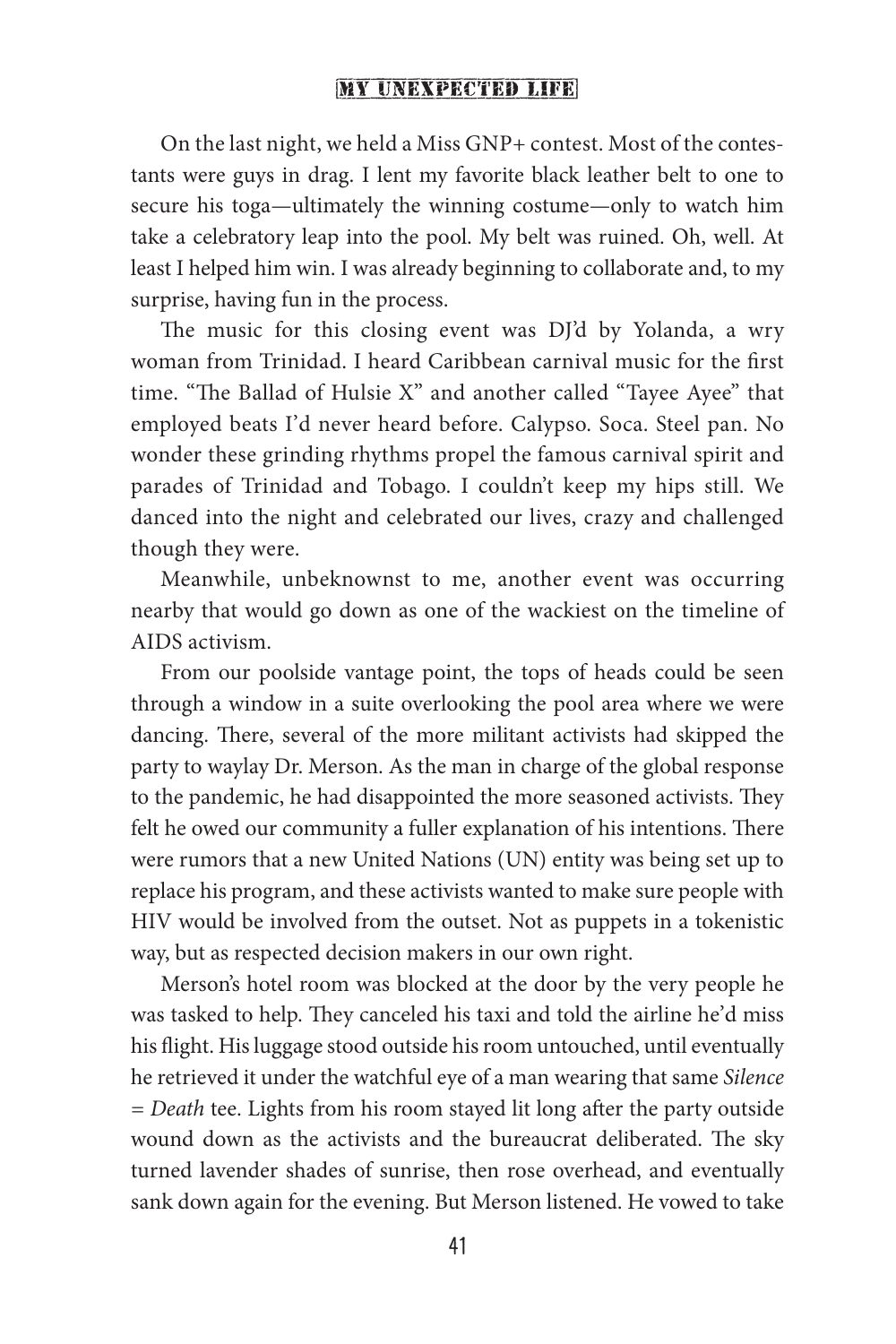the messages back to the WHO and others at the UN to see if things couldn't be different in the future.

The redhead I'd met at breakfast my first day—the one with the olive martini eyes—and other activists demanded that never again should the medical community alone make decisions on a much broader-reaching social and health issue. HIV was more than a virus; it epitomized a chasm in society—an unwillingness to discuss sex and sexuality or to respect those deemed "different" by the mainstream "norm". The gay rights movement had merged with AIDS activism.

The downside of the union was that the epidemic was labeled as a "gay disease," associated with what many perceived to be immoral behavior, compounding the stigma. The upside was that this powerful lobby used years of organizing skills to change the face of patient rights for many illnesses to follow.

From that impromptu kidnapping, a movement was born. That night set into motion GIPA, or The Greater Involvement of People Living with HIV or AIDS. The term had first been coined years earlier, as a part of the Denver Principles in 1983, although it wouldn't be formalized until 1994. After those living with and facing the day-to-day reality of the disease joined forces to shape the global agenda, more informed decisions might be made. While I'd been shaking my booty, these activists had been blazing a trail I'd soon walk, and widen, in my own small way.

Ultimately, I agreed to be nominated for the board of the GNP+. I don't think any others even stood for the position, so I was easily voted in. I'd never before been on the board of anything. I mean, I was class president once, but that was in the sixth grade. I'd run on a platform of "legalizing" chewing gum. My brain, however, was three steps ahead, committing me to tasks I felt compelled to take on simply because someone had to. My inner activist apparently was eager to emerge, so she gave herself a coming-out party in Mexico.

There was no guidebook, no rules. We were all making it up as we went along. But I always like a challenge, and the possibility of more travel was enough for me to agree. The job would be unpaid, but I was already working as a temp, so I wasn't exactly tied up in any fast-track career. Somehow, I'd make it work.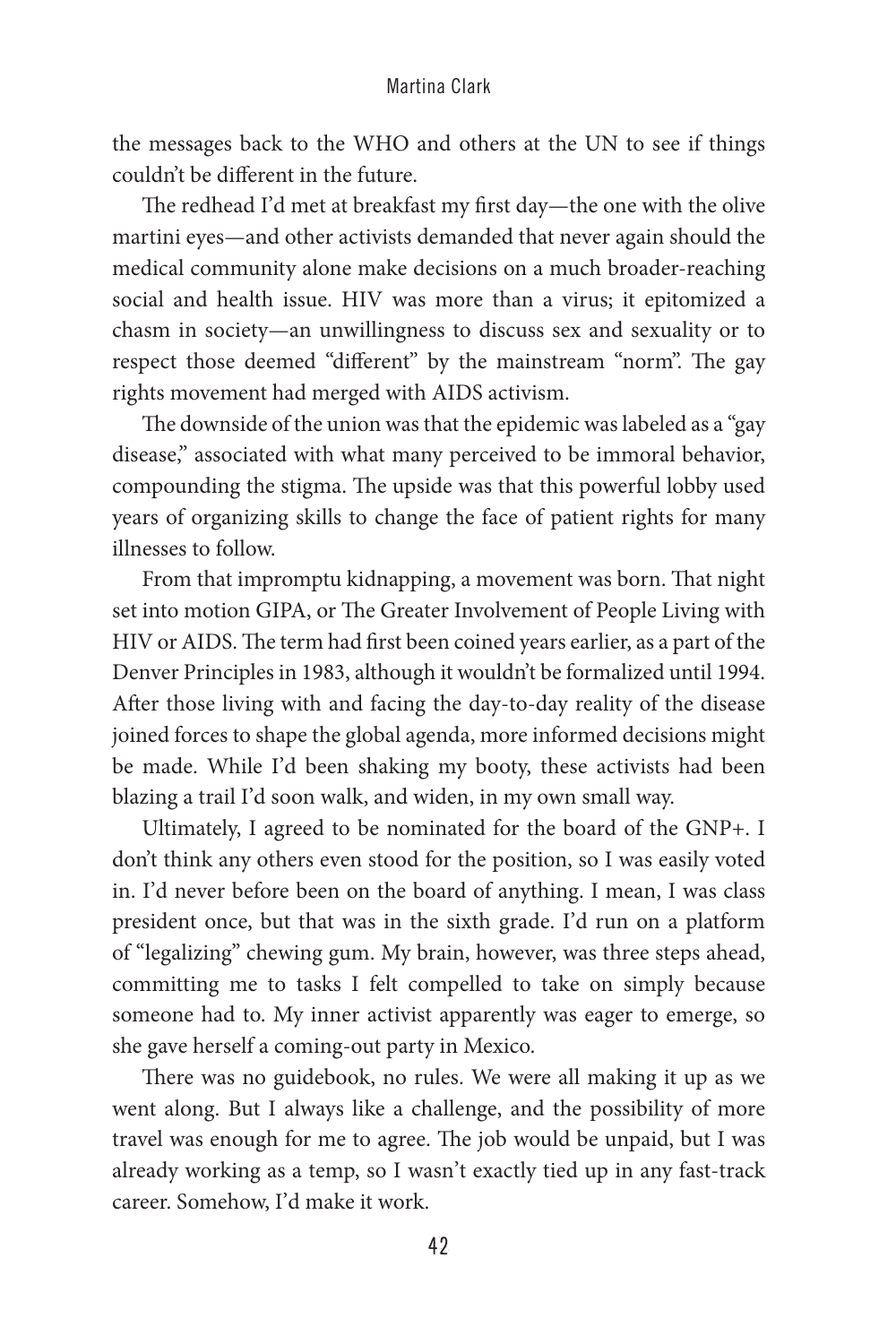I'd arrived from San Francisco as just another woman living with HIV, but returned with a purpose. I had new friends, renewed vigor and let's not forget—a new appreciation of Caribbean music! Along with Eric Sawyer—a pioneer in the movement as one of the founders of Act Up and later Housing Works—and Stefan Collins, a community outreach worker from Canada, I was now a North American board member of the Global Network of People Living with HIV and AIDS. I felt that I mattered and knew, with relief, that I was not only not alone, I was in excellent company.

### Poster Child

Yokohama

Japan: East Asia Population: 126.3 million Capital: Tokyo

The best part about flying west from Japan *to* California is that, with the right flights, you can arrive before you left. The flip side is going to Japan *from* California, the jet lag from crossing the international dateline is so disorienting it takes days to clear the fuzz from your brain.

So as I rode up the escalator at the 10<sup>th</sup> International AIDS Conference, after my very long journey across the Pacific, I had to do a triple take to be sure I wasn't imagining things. There, at the top of the escalator, I spotted my face. Not just a snapshot, but a larger-than-life three-by-fivefoot photograph. A friend stood next to the it, pointed to it, and said, "Hey, Martina! Look at you. You look great!" Only then did I realize he wasn't talking about me, in person, but about the image. In less than a year of international activism, and two years after my diagnosis, I'd somehow become a poster child for AIDS.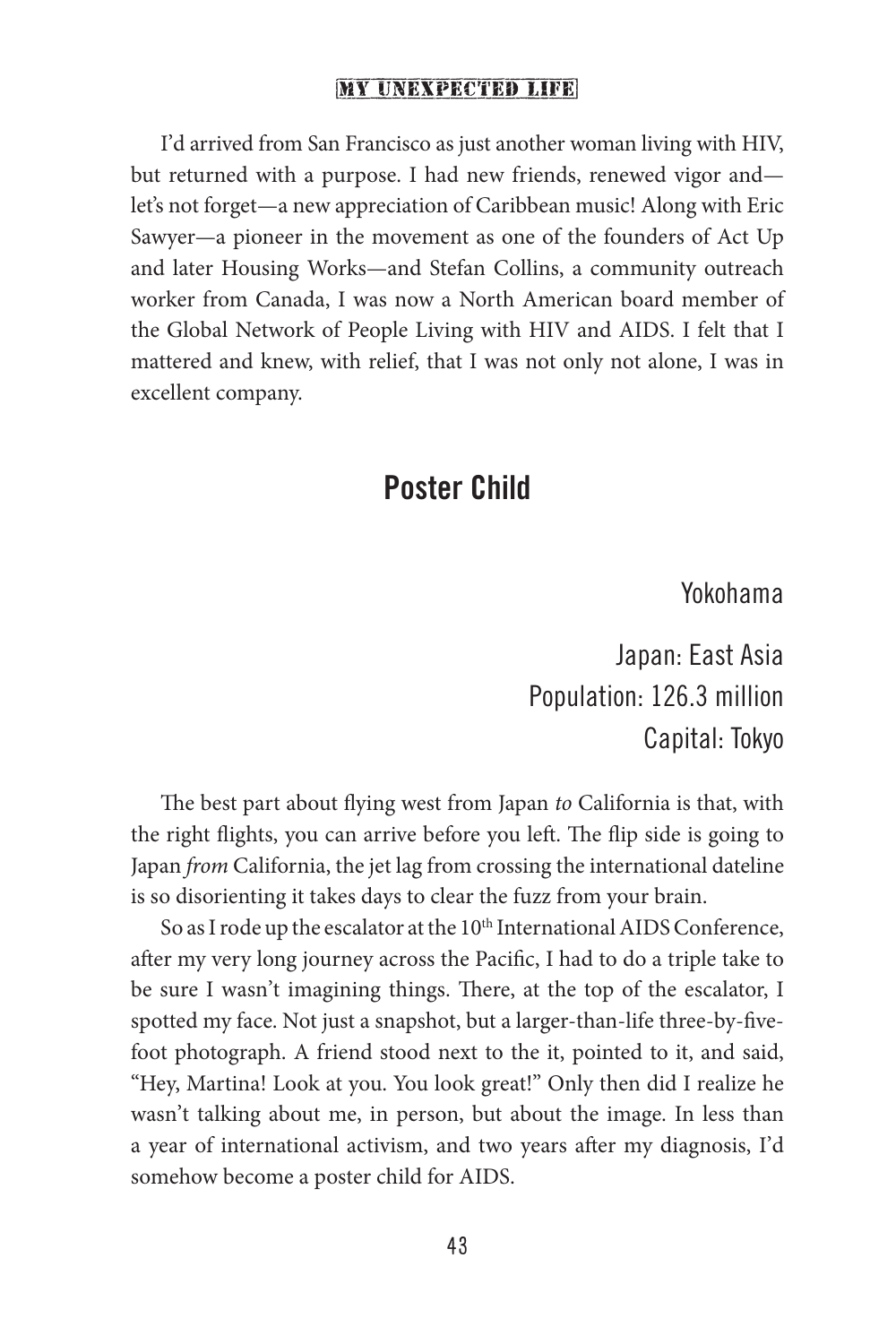# about the author

MARTINA CLARK holds a BA in International Relations and an MFA in Creative Writing and Literature. She worked for the United Nations system for two decades and now teaches writing, critical reading, and global politics for College Now at LaGuardia Community College/CUNY. She has been living with HIV for more than half her life—29 years and counting—and survived COVID-19 in 2020.